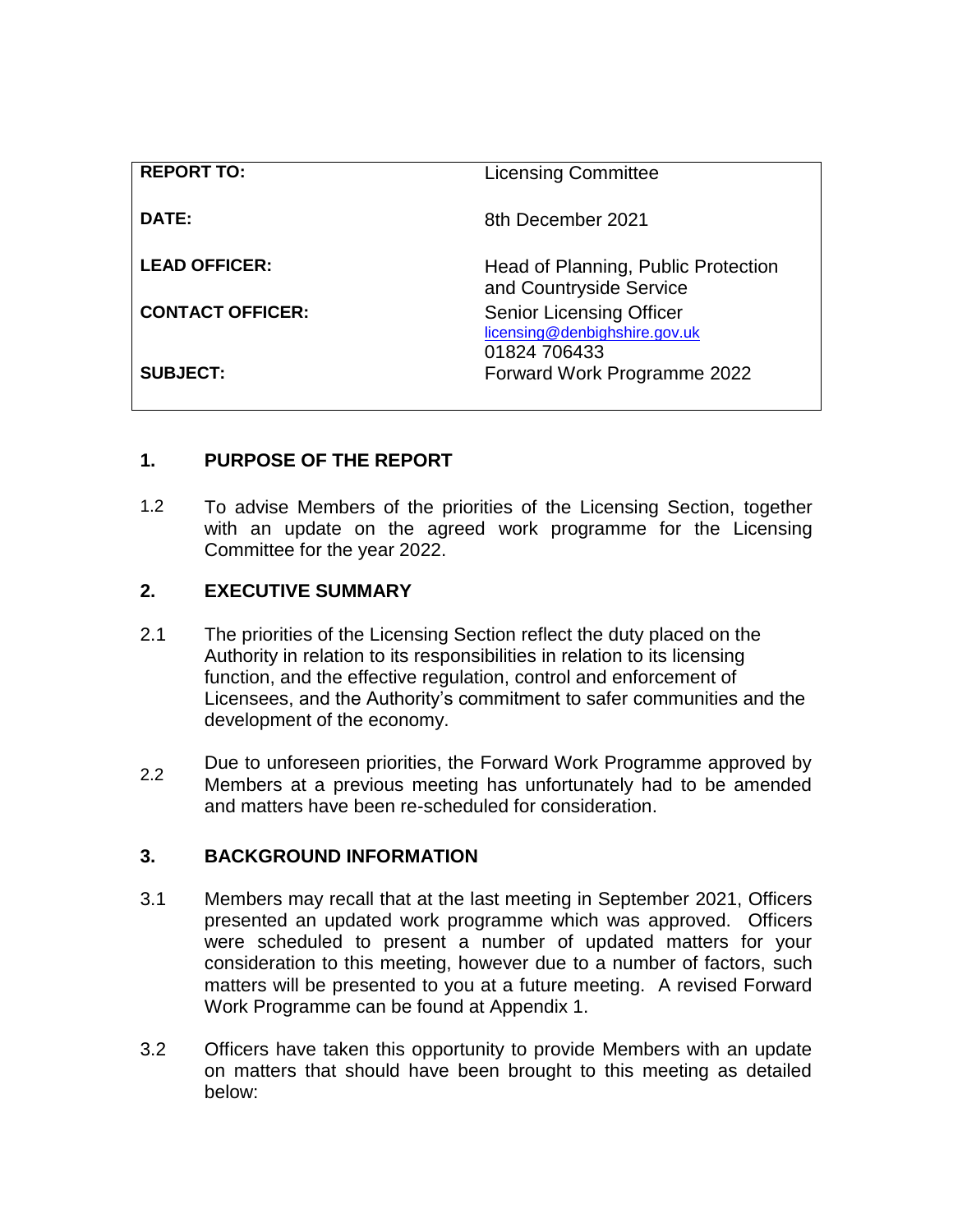### 3.2.1 **Review of Hackney Carriage and Private Statement of Licensing Policy**

Work is on-going to enable Officers to publish the consultation document on a proposed Statement of Licensing Policy for the taxi trade following the recommendations by Department for Transport to implement the Statutory Standards which is supported by Welsh Government, who have recently produced a policy template for welsh authorities use. The consultation document is now in its final stages and Officers are working with the Council's Public Engagement Officer to publish the consultation via the County Conversation portal.

#### 3.2.2 **Review of Statement of Principles – Gambling Act 2005**

A review of the Gambling Act 2005 Statement of Principles is taking place collectively with the six North Wales authorities and once the review has been completed, Officers will be in a position to produce the proposed review to Members.

#### 3.3.3 **Review of Street Trading policy**

Members will recall that, at the meeting of June  $23<sup>rd</sup>$  2021, Officers presented a draft review of the Street Trading Policy. At this meeting Members resolved to approve the draft policy for consultation and agreed to support the establishment of a Sub-Group to further consider the policy. Members also resolved that the Sub-Group should include the Chair or Vice Chair, along with a representative of each of the Member Area Groups. Unfortunately, due to demands on Members' time, the meeting with representatives that was originally planned had to be postponed and the sub group is now scheduled to meet late November. In the meantime, preparations are ongoing with the Council's Public Engagement Officer in order to publish the consultation via the County Conversation portal when we are ready to do so.

#### 3.3.4 **Statement of Licensing Policy – Licensing Act 2003**

At the last meeting in September Members authorised officers to consult on a revised statement of policy. Since that meeting, it has become apparent that the current version of the policy does not meet the accessibility requirements and would need significant changes to bring it up to the acceptable standards. Officers have therefore considered options and believe it is an opportunity, to look at using the template developed by North Wales authorities. There are no significant differences to the contents of the Council's policy when compared to the North Wales template but more a case of appearance and format. Officers will therefore report back to a future meeting following consultation.